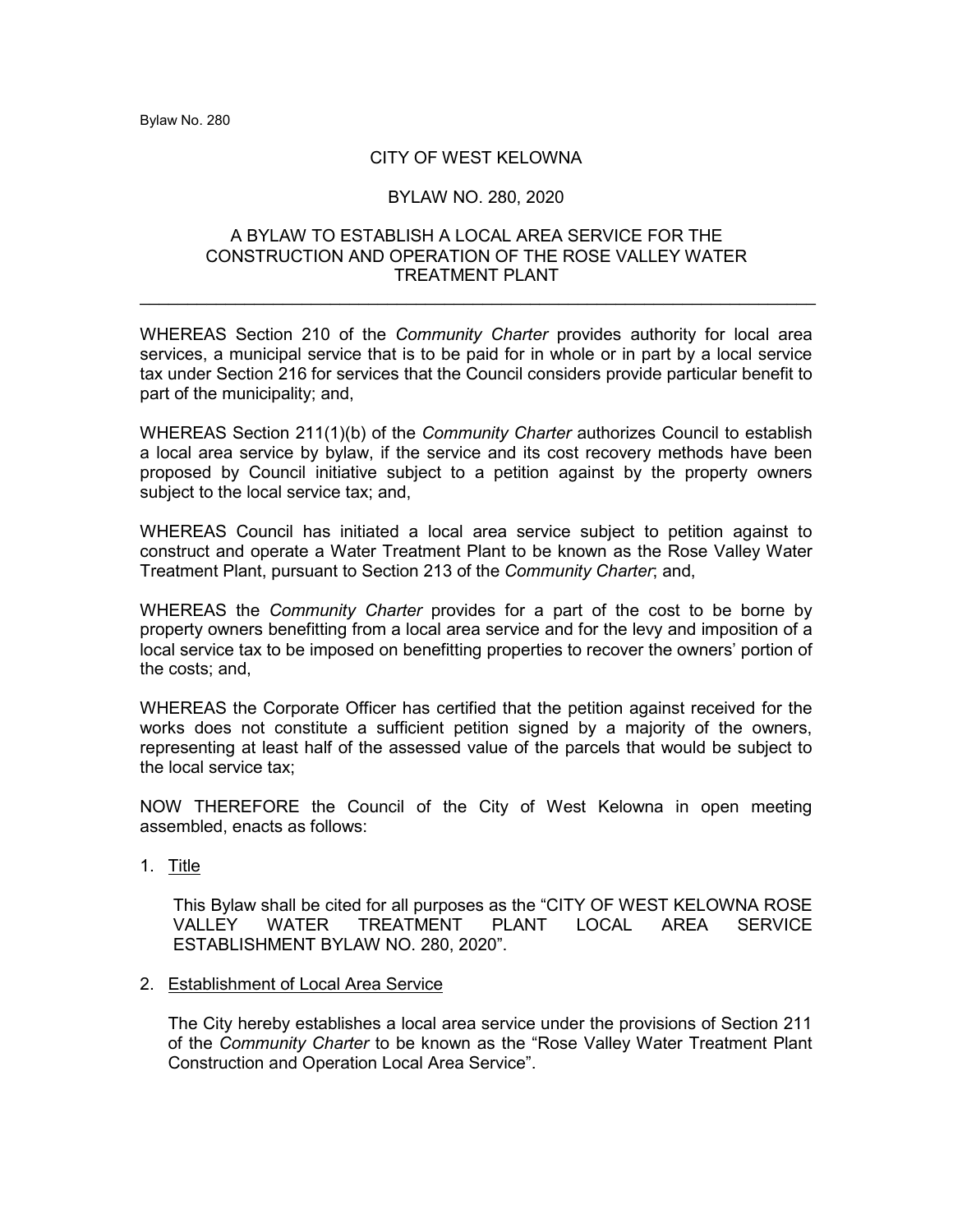# 3. Description of Service

The description of the local area service is the construction and operation of a water treatment plant and distribution to serve a specified local service area.

# 4. Boundaries of Local Area Service

The Rose Valley Water Treatment Plant Construction and Operation Local Area Service includes all of the parcels within the area outlined in heavy dashed black line on the plan attached to and forming part of this bylaw as Schedule 'A' – Rose Valley Water Treatment Plant Construction and Operation Local Area Service Boundaries (the "Local Area Service").

- 5. The annual costs for the service established in Section 2 shall be recovered by:
	- 5.1. The cost recovery method for an amount not exceeding \$23,500,000 and interest, that is subject of the local area service established under this bylaw, shall be recovered by way of a parcel tax under Division 4 of Part 7 of the *Community Charter* imposed only within the Local Area Service on the basis of a single amount for each parcel;

As an alternative to the preceding cost recovery method, an owner of a parcel within the Local Area Service may elect to pay their portion of the Local Area Service Charge levied for their parcel in the form of a one-time cash payment; and/or;

5.2. The imposition of local area service charges under Section 210 and 194 of the *Community Charter* for the operation of the water treatment plant and distribution that may be set by separate bylaw for the purpose of recovering these costs.

READ A FIRST, SECOND AND THIRD TIME THIS 14TH DAY OF JULY, 2020.

ADOPTED THIS 13TH DAY OF OCTOBER, 2020.

MAYOR

\_\_\_\_\_\_\_\_\_\_\_\_\_\_\_\_\_\_\_\_\_\_\_\_\_\_\_\_\_\_\_\_\_\_\_

\_\_\_\_\_\_\_\_\_\_\_\_\_\_\_\_\_\_\_\_\_\_\_\_\_\_\_\_\_\_\_\_\_\_\_ CITY CLERK